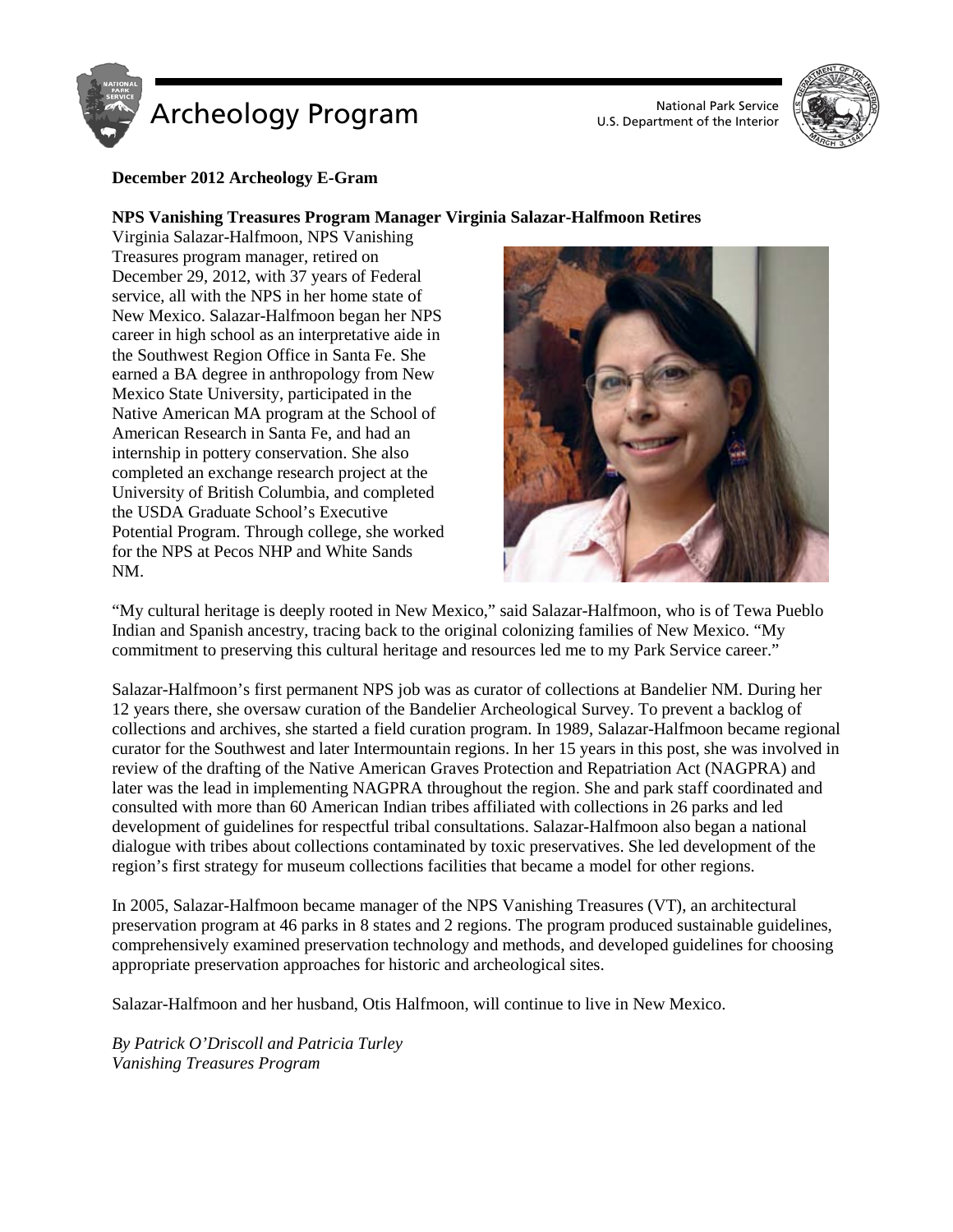### **Glacier NP Superintendent Chas Cartwright Retires**



After 40 years of government service, Glacier NP Superintendent Chas Cartwright has announced his retirement, effective at the end December. After graduating from Michigan State University with a BA degree in anthropology in 1972, Cartwright traveled west to begin his career in public land management.

Cartwright began his career with the NPS at Canyonlands NP and Arches NP and Natural Bridges NM as the group's first permanent archeologist. Prior to joining the NPS, he worked for the BLM as an archeologist and the USFS as a fire lookout, river ranger and firefighter. His career with the NPS has included superintendent positions at Shenandoah NP, Dinosaur NM, Devils Tower NM, Knife River Indian Villages NHS, and Hovenweep NM. He held acting superintendent positions at Carlsbad Caverns NP and National Bridges NM. He also served as the Associate to the Deputy Director of the National Park Service in Washington, D.C. Cartwright joined Glacier NP in the spring of 2008.

Cartwright and his wife Lynda plan to stay in the Flathead Valley and continue exploring outdoor recreational activities.

### *By Denise Germann,*

*Public Affairs Specialist, Glacier NP*

### **Message from Editorial and Production Staff of** *Archeology E-Gram*

For the past eight years the *Archeology E-Gram* has provided timely and useful information about training, educational resources, research, and archeological events to archeologists in the NPS, other Federal agencies, and the wider archeological community. This year, we changed our format to include images in the E-grams available on the Archeology Program website at http://www.nps.gov/archeology/public/news.htm.

We encourage you to submit news items, training announcements, reports for Projects in Parks, report titles and summaries for "The Federal Archeologist's Bookshelf," and suggestions for other features and news items.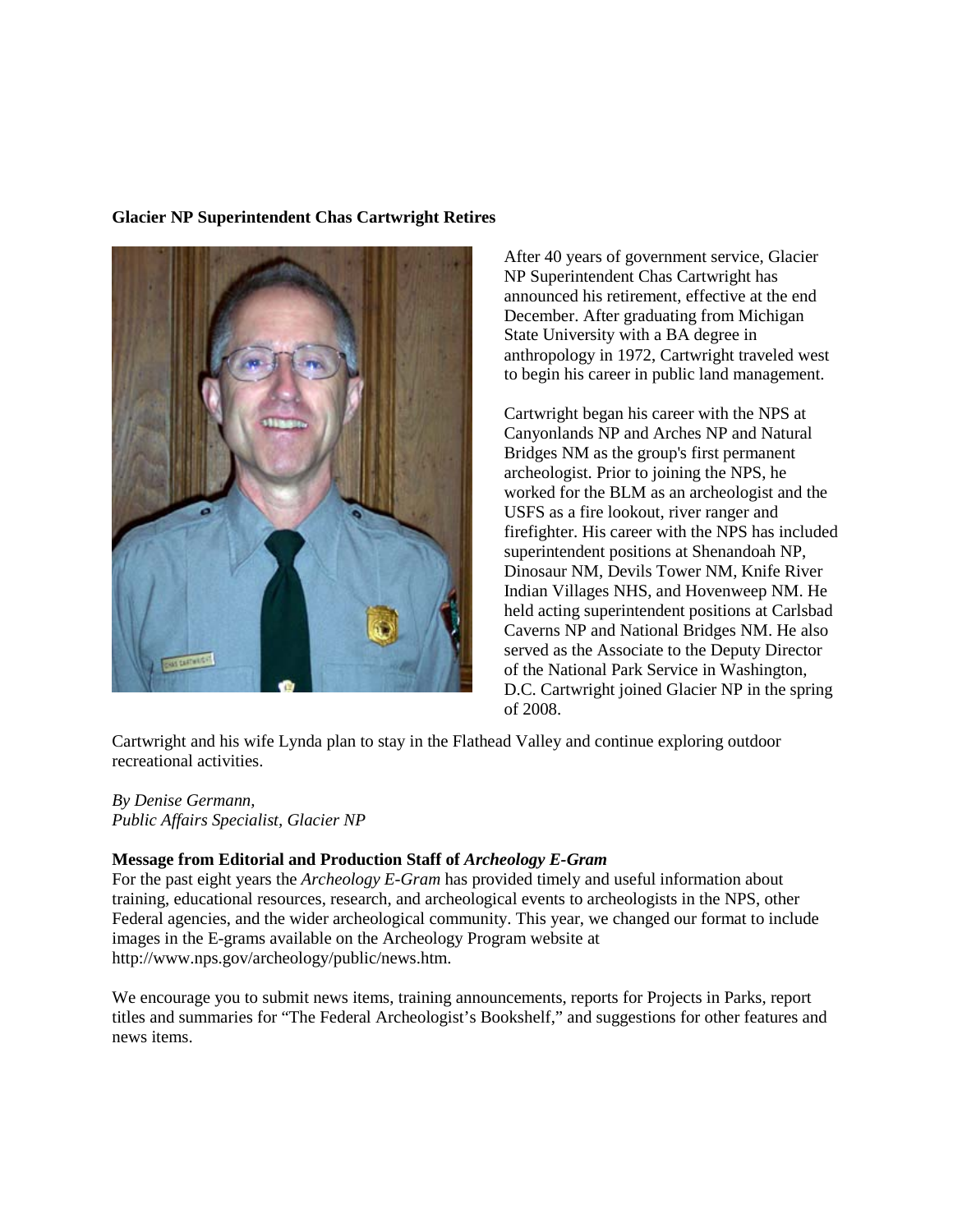We have thoroughly enjoyed working with everyone who contributed to the *Archeology E-Gram*. In 2012 we were assisted by intern Christine Oricchio*.* Thank you, Christine! The production and editorial staff of the *Archeology E-Gram* wish you and your families all the best for the coming year.

## **Fiesta at Tumacácori National Historical Park Draws Thousands**

La Fiesta de Tumacácori, a two-day cultural celebration during the first weekend in December, drew 3,800 visitors to the historical park. Dancing horses, O'odham musicians and dancers, mariachis, Apache crown dancers, and folklorico dancers entertained the visitors. Children's activities included writing with quill pens, making adobe bricks, viewing live hawks, and trying on 18th century style clothing. Generous contributions of the Friends of Tumacácori and Western National Parks Association (WNPA) helped support the event. Planning, coordination, and preparation by the park's cadre of dedicated employees and volunteers ensured a successful fiesta.

La Fiesta de Tumacácori is held annually during the first full weekend of December. In 2013, the dates for Fiesta are December 7 and 8, so mark your calendars! For more information about Tumacácori National Historical Park, go to http://www.nps.gov/tuma/index.htm

*By Vicki Wolfe, Park Ranger Tumacácori National Historical Park*



Dancing at La Fiesta de Tumacácori

**150th Anniversary of USS Cairo Sinking Commemorated at Vicksburg National Military Park** On December 12, 2012, as part of Civil War sesquicentennial observances at Vicksburg NMP, staff and visitors commemorated the 150th anniversary of the sinking of the *USS Cairo*. The only surviving Civil War City Class ironclad claims the distinction of being the first naval vessel sunk by an underwater mine. Going down in 12 minutes on December 12, 1862, with no loss of life, the *USS Cairo* lay on the bottom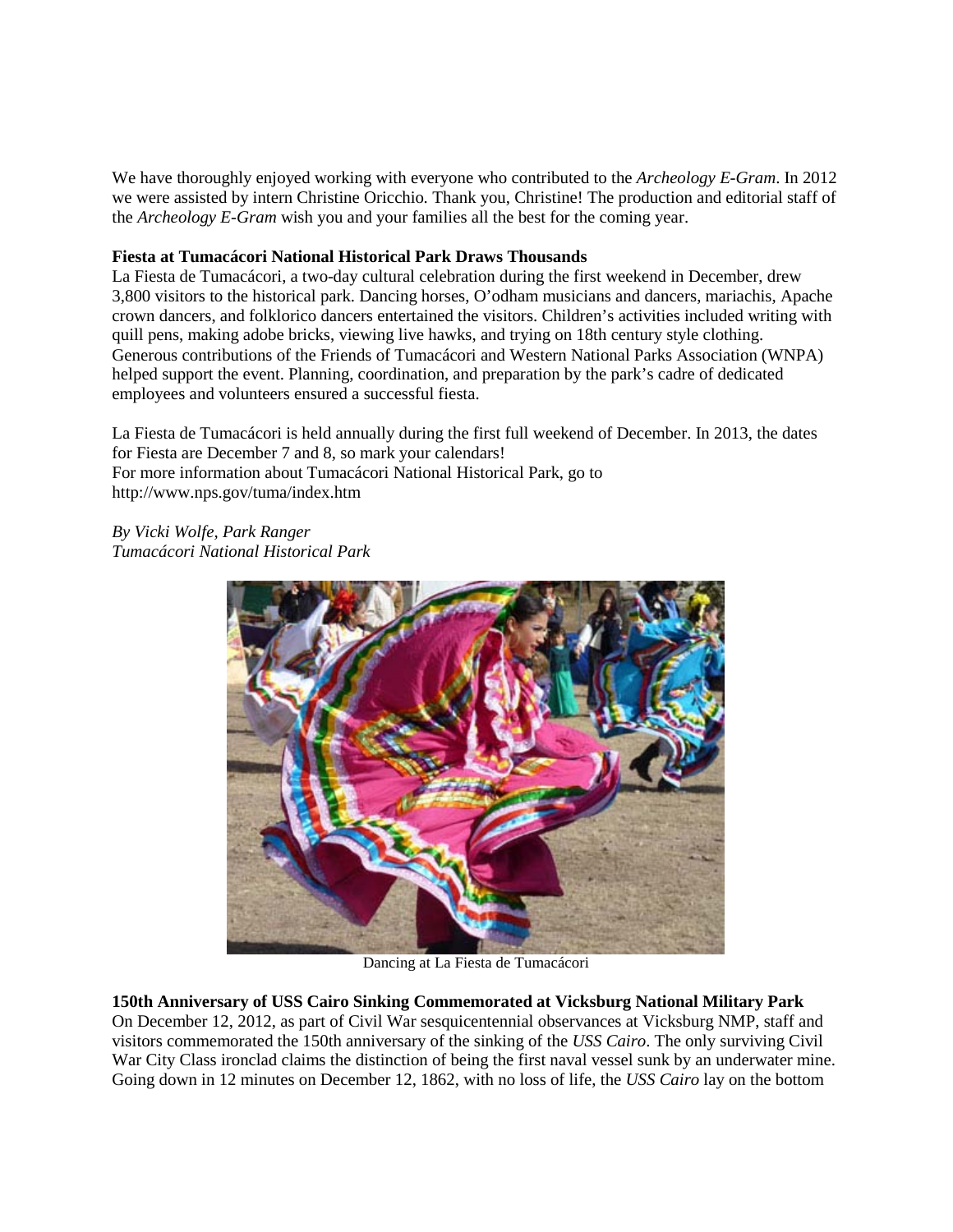of the Yazoo River for 102 years. The gunboat was raised on December 12, 1964, and has been on display at Vicksburg NMP since 1985.

Program attendees were welcomed by park Superintendent Michael Madell, followed by the posting of the colors by the Warren Central High School Navy Junior ROTC. Guests at the ceremony included individuals who participated in raising the *USS Cairo* in 1964. Stuart Stein was assigned as an Army photographer during the salvage operations and donated his photographs of the salvage to the park. Also attending was Ken Parks, one of the first divers to explore the ship while it lay on the bottom of the Yazoo River. Retiring maintenance chief, Jerrel Cooper who, early in his park career, took part in the moving of the *USS Cairo* from Pascagoula, Mississippi, to Vicksburg NMP in the 1970s, was also present.



USS Cairo prior to sinking.

The event's main address was provided by U.S. Navy Commander Brent Phillips of Millington, Tennessee, who stressed the significance of the naval operations during the Vicksburg Campaign and Siege, and the importance of preserving battlefields and exhibits such as the *USS Cairo* for current and future generations.

### *By Virginia DuBowy*

*Natural Resources Program Manager, Vicksburg NMP*

### **Mesa Verde National Park Opens New Visitor and Research Center**

Mesa Verde NP opened its new visitor and research center in December 2012, completing a planning process that Superintendent Cliff Spencer says "started in the 1930s, when the superintendent's report noted the need for a visitor contact station near the park entrance."

The new building serves both the visitor services and research support functions, with about 8,000 square feet dedicated to visitor services and about 15,000 square feet dedicated to collections and archives storage and workspace for the park curator and researchers. The new facility, located just off US 160 at the park entrance, is 20 miles from the park's developed areas around the cliff dwellings on Chapin and Wetherill Mesas.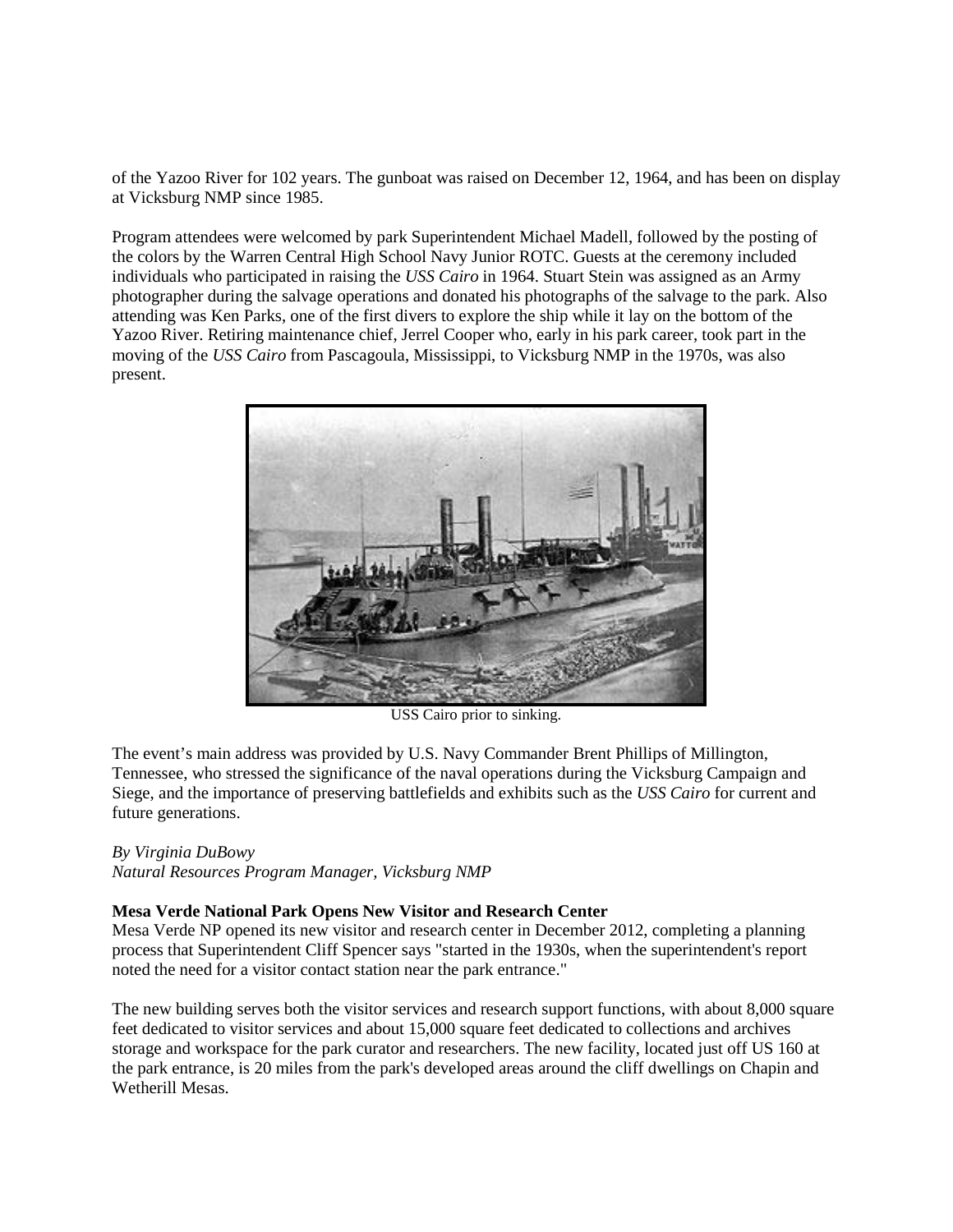Representatives from the 24 tribes associated or affiliated with Mesa Verde contributed to the building and exhibits design. Platinum-level LEED standards were followed in building orientation, sourcing materials, handling waste, and lighting and water fixtures. The facility implements several alternative energy systems, including a 100 kw solar energy field, geothermal wells to precondition building air, a micro turbine on the park's raw water line, and a solar-heated water system for the restrooms and exterior snow melt on sidewalks



New visitor center at Mesa Verde NP

For more information about Mesa Verde National Park, visit [www.nps.gov/meve](http://www.nps.gov/meve)

*By Carol Sperling, Chief of Interpretation and Visitor Services Mesa Verde NP*

# **Cultural Resources in NPS Climate Change Webinar Series**

The NPS Natural Resources Program has periodically offered seminars on climate change for the past four years. The purpose of the webinar series is to connect NPS employees, volunteers, and partners with scientists and experts in the field of climate change research. The goal is to provide a service-wide forum where researchers can share credible, up-to-date information and research materials about the impacts of changing climate in national parks.

A number of presentations have encompassed archeological or anthropological topics: April 2009: Impacts of Climate Change on Indigenous Communities in Western Alaska – Don Callaway January 2010: Tribal Resilience in the Face of Climate Change – Bob Gough June 2010: Deforestation, Climate, and the Archeology of Human Response – Rob Griffin February 2011: The Role of Archeology – Marcy Rockman May 2012: Collaborative Management for Cultural Resources in Hawaii – Cheryl Anderson August 2012: Opposing Evolution and Climate Change – Eugenie Scott November 2012: Ice Patch Archaeology – Craig Lee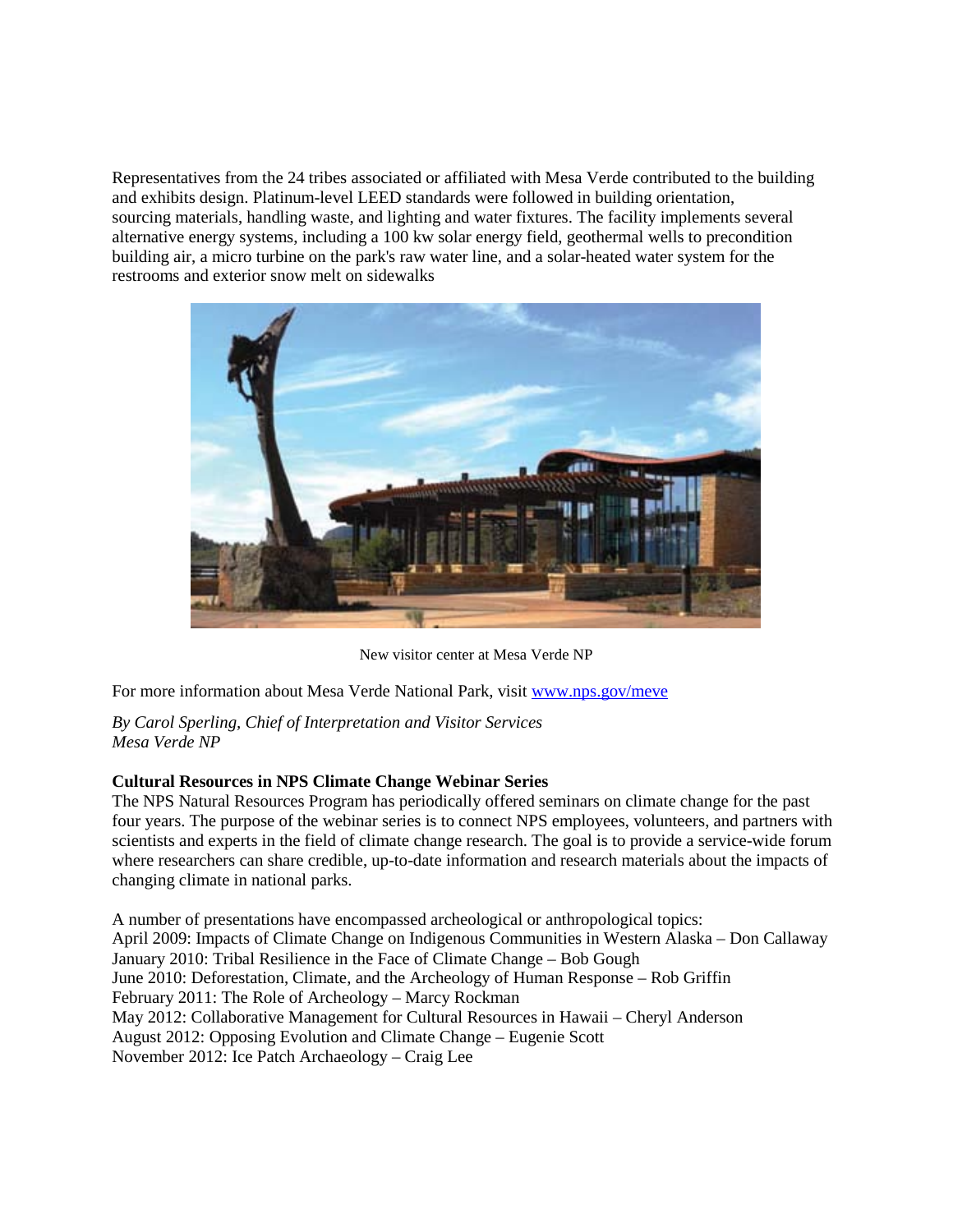NPS employees can access these and other webinars by going to the NPS Natural Resources Sharepoint site at

[http://sharenrss/climatechange/communication/Web%20Seminars/Forms/AllItems.aspx?RootFolder=%2F](http://sharenrss/climatechange/communication/Web%20Seminars/Forms/AllItems.aspx?RootFolder=%2Fclimatechange%2Fcommunication%2FWeb%20Seminars%2FPresentations%2C%20PowerPoints%20and%20References&FolderCTID=0x0120007233FB21D9669D4EB108D21F8E5C36A2&View=%7bC1570174-66AA-4C9B-B642-0BE9B3D95FCD%7d) [climatechange%2Fcommunication%2FWeb%20Seminars%2FPresentations%2C%20PowerPoints%20an](http://sharenrss/climatechange/communication/Web%20Seminars/Forms/AllItems.aspx?RootFolder=%2Fclimatechange%2Fcommunication%2FWeb%20Seminars%2FPresentations%2C%20PowerPoints%20and%20References&FolderCTID=0x0120007233FB21D9669D4EB108D21F8E5C36A2&View=%7bC1570174-66AA-4C9B-B642-0BE9B3D95FCD%7d) [d%20References&FolderCTID=0x0120007233FB21D9669D4EB108D21F8E5C36A2&View={C157017](http://sharenrss/climatechange/communication/Web%20Seminars/Forms/AllItems.aspx?RootFolder=%2Fclimatechange%2Fcommunication%2FWeb%20Seminars%2FPresentations%2C%20PowerPoints%20and%20References&FolderCTID=0x0120007233FB21D9669D4EB108D21F8E5C36A2&View=%7bC1570174-66AA-4C9B-B642-0BE9B3D95FCD%7d) [4-66AA-4C9B-B642-0BE9B3D95FCD}](http://sharenrss/climatechange/communication/Web%20Seminars/Forms/AllItems.aspx?RootFolder=%2Fclimatechange%2Fcommunication%2FWeb%20Seminars%2FPresentations%2C%20PowerPoints%20and%20References&FolderCTID=0x0120007233FB21D9669D4EB108D21F8E5C36A2&View=%7bC1570174-66AA-4C9B-B642-0BE9B3D95FCD%7d)

Non-NPS employees can access the webinars by contacting Melanie Woods, Program Assistant, NPS Climate Change Response Program, at Melanie\_Wood@nps.gov.

### **Training Offered for Petrographic Analysis for Conservation**

The National Center for Preservation Technology and Training (NCPTT) and The Center for Historic Architecture and Design (CHAD) in the University of Delaware are partnering to host a two-day handson workshop on the uses of polarized light microscopy (thin-section petrography) for the study of stone and ceramic cultural materials. The workshop will be held March 26-27, 2013 at the NCPTT in Natchitoches, LA.

Thin-section petrography is a crucial tool for the study of ancient and historic objects and building materials. The technique is used to identify materials and their possible sources, understand production technology and object functions, study deterioration mechanisms, and assess preservation strategies and conservation treatments.

The workshop will begin with an introduction to polarized light microscopy for identifying minerals. Subsequent sessions will focus on analysis of cultural materials made of stone, pottery, terracotta sculptures, bricks, tiles, and clay core materials from bronze castings.

The lead instructor for the workshop is Dr. Chandra L. Reedy, a professor in CHAD and director of the laboratory. The workshop is open to 20 participants. Preservation professionals, including conservation scientists, conservators, and archeologists, will benefit from this workshop. Students studying or interested in conservation are welcome.

The cost of the workshop is \$299. For more information and registration go to the events website at <http://ncptt.nps.gov/petrographic-analysis-for-conservation-2013/>

### **Projects in Parks: List of 2012 PiP Reports**

"Projects in Parks" was inaugurated in the *Archeology E-Gram* in July 2005. These reports are written by archeologists and help to bring archeology to the public and generate support for Federal archeology. E-Gram staff promote archeological park outreach by helping to develop ideas, edit text, and upload finished stories and images to the NPS Archeology Program website that parks can link to through their own webpages. In 2012, we developed six Projects in Parks reports.

Congratulations and thanks to the authors who worked with us to bring information about NPS archeology projects to our readers during 2012!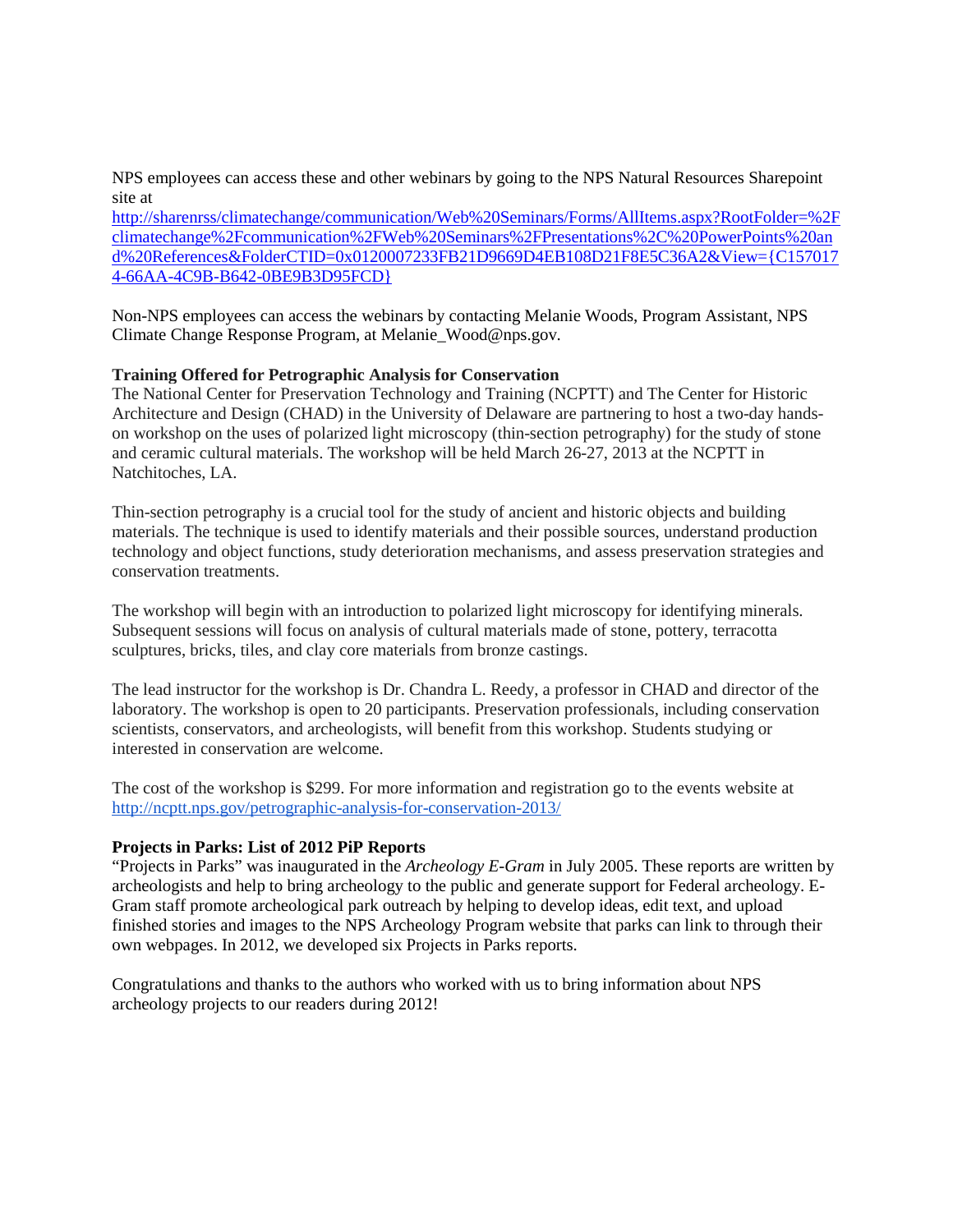| The Workers Who Built the C&O Canal                                                                                                                                                                                                                                                                                                                                                                                                                                                                                                                                                                                                                                                 |
|-------------------------------------------------------------------------------------------------------------------------------------------------------------------------------------------------------------------------------------------------------------------------------------------------------------------------------------------------------------------------------------------------------------------------------------------------------------------------------------------------------------------------------------------------------------------------------------------------------------------------------------------------------------------------------------|
| The Chesapeake and Ohio $(C&O)$ Canal is one of the most intact and impressive<br>surviving examples of the American canal-building era. Construction began on July 4,<br>1828; on its completion in 1850, the canal stretched 185 miles from Washington, D.C.<br>to Cumberland, Maryland. The untold stories of the lives of the workers that<br>constructed the canal have the potential to add another dimension to the C&O Canal's<br>historical significance.<br>by Jason Shellenhamer<br>Adapted by Christine Oricchio, Intern, Archeology Program, WASO                                                                                                                      |
| <b>Hawaiian Presence at Fort Vancouver National Historic Site</b>                                                                                                                                                                                                                                                                                                                                                                                                                                                                                                                                                                                                                   |
| This paper discusses Native Hawaiians at nineteenth century Fort Vancouver, and<br>explores the material evidence of their lives. Fort Vancouver, as the colonial "Capital"<br>of the Pacific Northwest in the 1820-1840s, supported a multi-ethnic village of 600-<br>1,000 occupants. A number of the villagers were Hawaiian men who worked in the<br>agricultural fields and sawmills of the Hudson's Bay Company (HBC) operations.<br>Identification of Hawaiian residences and activities has been an important element of<br>studies of Fort Vancouver National Historic Site, Vancouver, Washington, since the<br>1960s.                                                    |
| By Douglas C. Wilson, NPS and Portland State University                                                                                                                                                                                                                                                                                                                                                                                                                                                                                                                                                                                                                             |
| <b>Archeology of George Washington's Birthplace</b><br>Modern historical archeology, albeit in its most rudimentary form, had its earliest<br>beginnings at George Washington Birthplace National Monument 130 years ago and<br>has continued, growing in scholarship and method through the 20th and 21st<br>centuries. Much of this archeology, under the stewardship of the National Park<br>Service, has made significant contributions to both the prehistoric and historical<br>archeology of the Chesapeake region.<br>By Andrew Edwards, The Colonial Williamsburg Foundation,<br>Society for Historical Archeology                                                         |
| Mapping an Armory Grounds Tailrace at Harpers Ferry National Historical                                                                                                                                                                                                                                                                                                                                                                                                                                                                                                                                                                                                             |
| Park<br>Harpers Ferry NHP archeology program is involved in an ongoing investigation of the<br>Lower Armory Grounds. This land contains the remains of the second national<br>armory commissioned by the United States in 1798. One such feature is the tailrace<br>tunnels. In 2011, park archeologists obtained permission from the NPS and gained<br>access to a tailrace tunnel. The investigation has revealed a number of unique and<br>unusual features that facilitate a more complete understanding of the organization of<br>the armory workshops and management of the sources of energy for manufacturing<br>arms.<br>By J.P. Ebersole, Archeologist, Harpers Ferry NHP |
|                                                                                                                                                                                                                                                                                                                                                                                                                                                                                                                                                                                                                                                                                     |